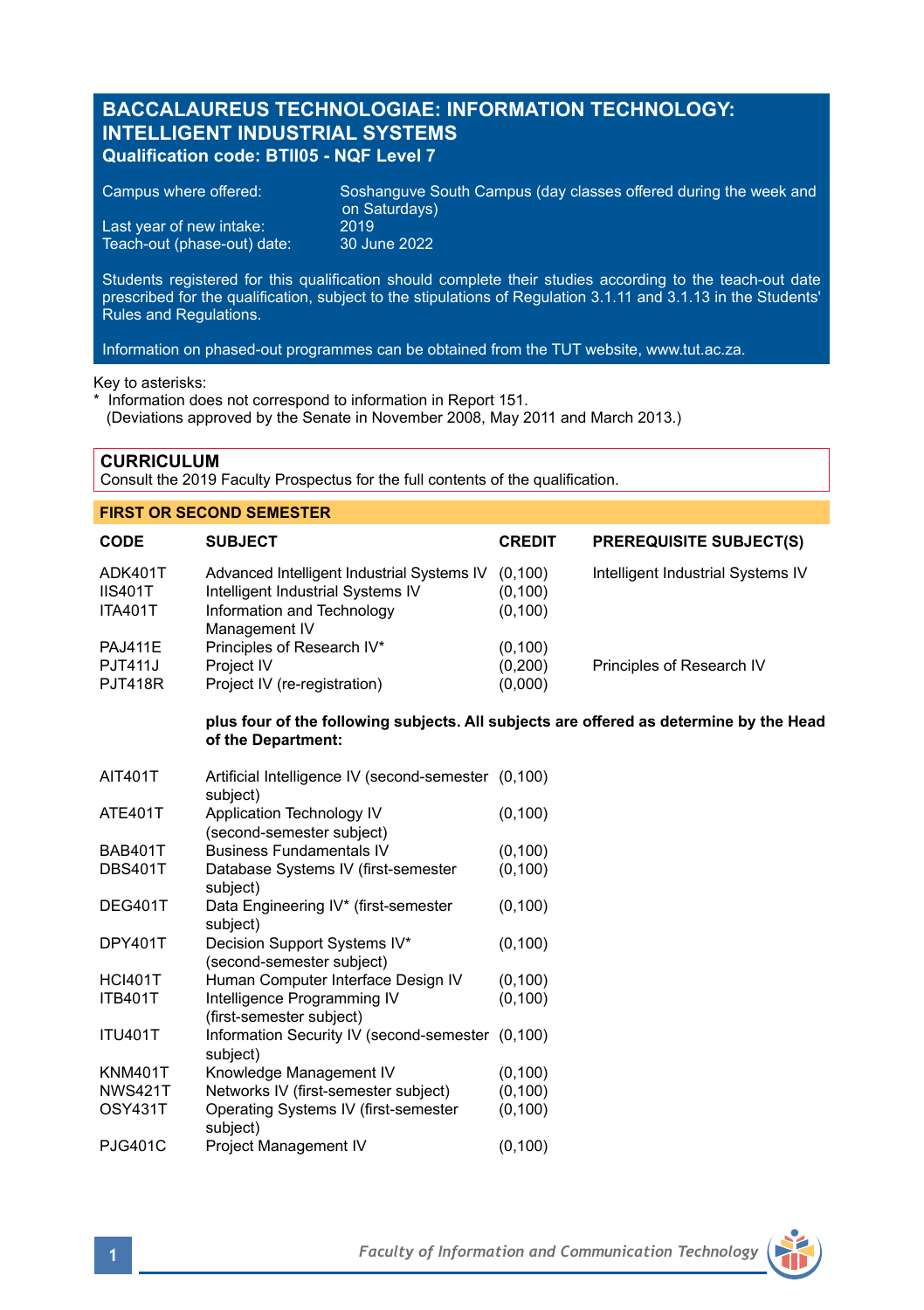TOTAL CREDITS FOR THE QUALIFICATION: **1,000**

# **SUBJECT INFORMATION (OVERVIEW OF SYLLABUS)**

The syllabus content is subject to change to accommodate industry changes. Please note that a more detailed syllabus is available at the Department or in the study guide that is applicable to a particular subject. At time of publication, the syllabus content was defined as follows:

## **A**

### **ADVANCED INTELLIGENT INDUSTRIAL SYSTEMS IV (ADK401T) 1 X 3-HOUR PAPER** *(Subject custodian: Department of Computer Systems Engineering)*

The design and implementation of advanced intelligent systems. (Total tuition time: ± 40 hours)

# **APPLICATION TECHNOLOGY IV (ATE401T) 1 X 3-HOUR PAPER**

*(Subject custodian: Department of Computer Science)* The purpose of this subject is to equip students with skill and knowledge in the use of software design patterns. The subject exposes students to the commonly used creational, structural and behavioural design patterns. (Total tuition time: ± 40 hours)

# **ARTIFICIAL INTELLIGENCE IV (AIT401T) 1 X 3-HOUR PAPER**

# *(Subject custodian: Department of Computer Systems Engineering)*

Aim/Purpose: To introduce the fundamentals of the art of creating machines that perform functions that require intelligence when performed by people. The field includes problem solving, communicating, perceiving and acting, learning, knowledge, reasoning and planning, uncertain knowledge and reasoning. (Total tuition time:  $± 26$  hours)

## **B**

# **BUSINESS FUNDAMENTALS IV (BAB401T) 1 X 3-HOUR PAPER**

### *(Subject custodian: Department of Informatics)*

Business analysis is critical in identifying the business needs of end users and other stakeholders to determine the appropriate solution to a business problem. Focus is primarily on business analysis, and discusses how to obtain success in business analysis. Six business analysis knowledge areas are discussed in detail. On successful completion of this subject, the student will be able to: specify and model requirements for an IT business solution, investigate business problem or opportunity within an organisation, analyse and document solution requirements for an IT organisation and support project manager throughout solution development, implementation and testing to ensure that requirements are met. (Total tuition time: ± 54 hours)

# **D**

# **DATA ENGINEERING IV (DEG401T) 1 X 3-HOUR PAPER**

# *(Subject custodian: Department of Computer Science)*

The aim of this subject is to address the issues of data representation for data mining. Objectives: On completion of this subject, students should be able to prepare and process data for meaningful interpretations. Key topics: data engineering models, data mining tool, normalisations and redistributing variables, introduction to Neural network. (Total tuition time: ± 40 hours)

# **DATABASE SYSTEMS IV (DBS401T) 1 X 3-HOUR PAPER**

# *(Subject custodian: Department of Computer Science)*

This subject assumes knowledge of databases and builds on this existing database knowledge by presenting database design and technology concepts. Fundamental database concepts are covered as well as relational database models and normalisation; entity-relationship modelling; transaction management and concurrency control; distributed database management systems; object-orientated databases; client/server systems; data warehousing, data mining and also databases in electronic commerce. (Total tuition time: ± 40 hours)

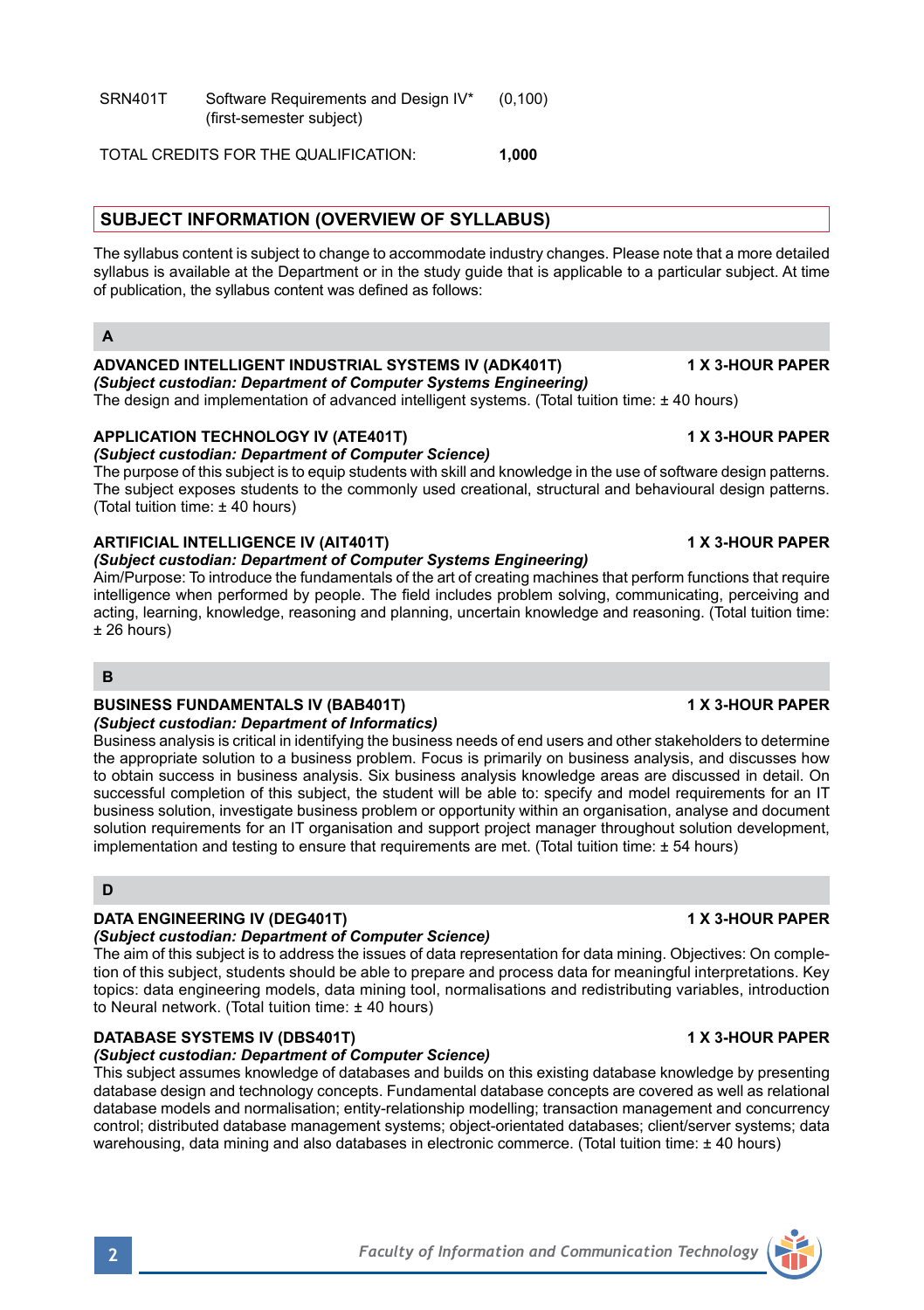## **DECISION SUPPORT SYSTEMS IV (DPY401T) 1 X 3-HOUR PAPER**

*(Subject custodian: Department of Computer Science)*

The subject focuses on decision support systems and business intelligence, human decision making processes, decision making, systems, modeling and support, decision support systems concepts, methodologies and technologies, modeling and analysis, data mining for business intelligence, artificial neural networks for data mining, text and web mining, data warehousing and the CART algorithm. (Total tuition time: ± 40 hours)

# **H**

### **HUMAN COMPUTER INTERFACE DESIGN IV (HCI401T) 1 X 3-HOUR PAPER** *(Subject custodian: Department of Computer Science)*

Students gain knowledge and skills required for designing interactive products to support the way they communicate and interact in their everyday and working life. Students should know how to generate user requirement, design, evaluate and implement interactive computing systems for human use with other human factors and ergonomics. The subject's main topics include: the use of general HCI principles to design screens for Windows application and for the Web; understanding users and user-centered design; identifying needs and establishing requirements; doing conceptual design, prototyping and construction of human computer interfaces for different types of users. (Total tuition time: +40 hours)

### **I**

### **INFORMATION AND TECHNOLOGY MANAGEMENT IV (ITA401T) 1 X 3-HOUR PAPER** *(Subject custodian: Department of Informatics)*

This subject provides concepts and frameworks for understanding the potential impact of Information Technology (IT) on business strategy and performance. The subject focuses on the implications of increased digitisation for defining business strategies and operating models, and explores the roles of both general managers and IT executives in using IT to achieve operational excellence and business agility. On successful completion of this subject, the student will be able to develop an IT Strategy for a digital enterprise; evaluate how IT will shape future businesses and the contribution of enterprise architecture; evaluate the risk and benefits of digitised processes and compare strategically whether to perform those processes internally or externally; assess the impact of globalisation; motivate why some firms are better able to convert their IT investments into business value; and implement steps to ensure effective IT decision making. (Total tuition time: ± 54 hours)

### **INFORMATION SECURITY IV (ITU401T) 1 X 3-HOUR PAPER**

*(Subject custodian: Department of Information Technology)*

Encryption and decryption algorithms, protocols, operating systems, databases and network security. (Total tuition time: ± 40 hours)

# **INTELLIGENCE PROGRAMMING IV (ITB401T) CONTINUOUS ASSESSMENT**

*(Subject custodian: Department of Computer Science)* A study of language assessment, artificial intelligence programming and new trends. (Total tuition time: ± 40 hours)

### **INTELLIGENT INDUSTRIAL SYSTEMS IV (IIS401T) 1 X 3-HOUR PAPER**

*(Subject custodian: Department of Computer Systems Engineering)* A study of advanced PLC concepts. (Total tuition time: ± 20 hours)

# **K**

# **KNOWLEDGE MANAGEMENT IV (KNM401T) 1 X 3-HOUR PAPER**

*(Subject custodian: Department of Informatics)*

This subject is aimed at extending the skills of the students by introducing students to the various Knowledge Management concepts, design, implementation and management of KNM systems, as well as an overview of challenges that organisations face during the implementation of KNM initiatives. As the economy increasingly moves towards a knowledge-based economy, the ability to manage knowledge becomes a matter of competitive survival for organisations. Principles and practice of knowledge management in organisations, therefore, become the focal point of this subject. On completion of the subject, students will be able to identify and apply the theoretical and practical knowledge management principles to address management pitfalls, manage these knowledge management challenges; and implement the relevant knowledge management steps to ensure success within the context of the organisation. (Total tuition time: ± 54 hours)